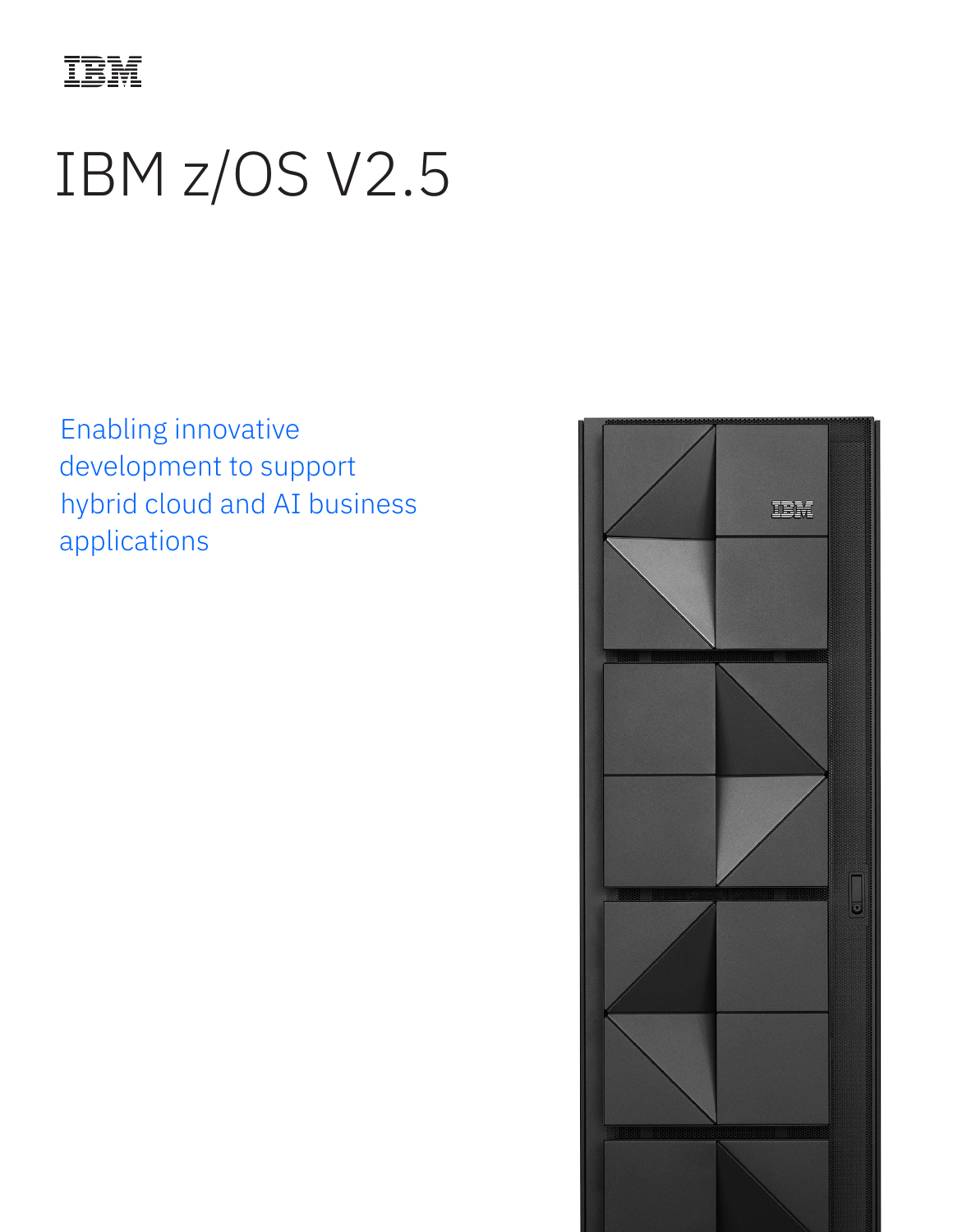Adaptive business and operating models, driven by accelerated disruptions, are shaping the future of enterprises today. Enterprises are embracing the next normal with an accelerated and strategic focus on application modernization, cloud-native processes, and artificial intelligence (AI), all in an effort to ensure timely and resilient business use cases and enhanced business applications for a continuous and positive user experience.

The IBM hybrid cloud approach is at the core of the plan to provide a solution for this swift and massive transformation. It provides a consistent, standards-based approach to development, security, and operations. In a hybrid cloud architecture, IBM Z® provides the privacy and security clients need with the common cloud experience they want to accrue the following benefits:

- Create better experiences for users through application modernization
- Fuel business growth with a standard cloud-native approach
- Innovate with integrity with cyber solutions to address evolving threats and new regulations
- Build competitive advantage with a cyber-resilient infrastructure that predicts, responds, and recovers
- By leveraging the strengths of the IBM Z platform's computing power and resources, IBM z/OS<sup>®</sup> plays an important role in providing a secure, scalable environment for the underlying transformation process in which organizations are embarking to deliver swift innovation.
- IBM z/OS V2.5 is designed to enable and drive innovative development to support hybrid cloud and AI business applications. This is accomplished by enabling next-generation systems operators and developers to have easy access and a simplified experience with IBM z/OS, all while relying on the most optimal usage of computing power and resources of IBM Z platform for scale, security, and business continuity.



IBM z16™

### **Highlights**

- Exploits the latest IBM z16™
- Supports up to 200 configurable processors and up to 16TB of memory in a z/OS image
- Performance and ease of use enhancements for z/OS Container Extensions
- New functions for IBM Cloud® Provisioning and Management for z/OS
- New automation capabilities to simplify areas of system management
- Enablement for the use of AI in mission critical applications
- Enhanced resiliency capabilities and automated detection and mitigation procedures
- Pervasive encryption simplification including support for additional z/OS dataset types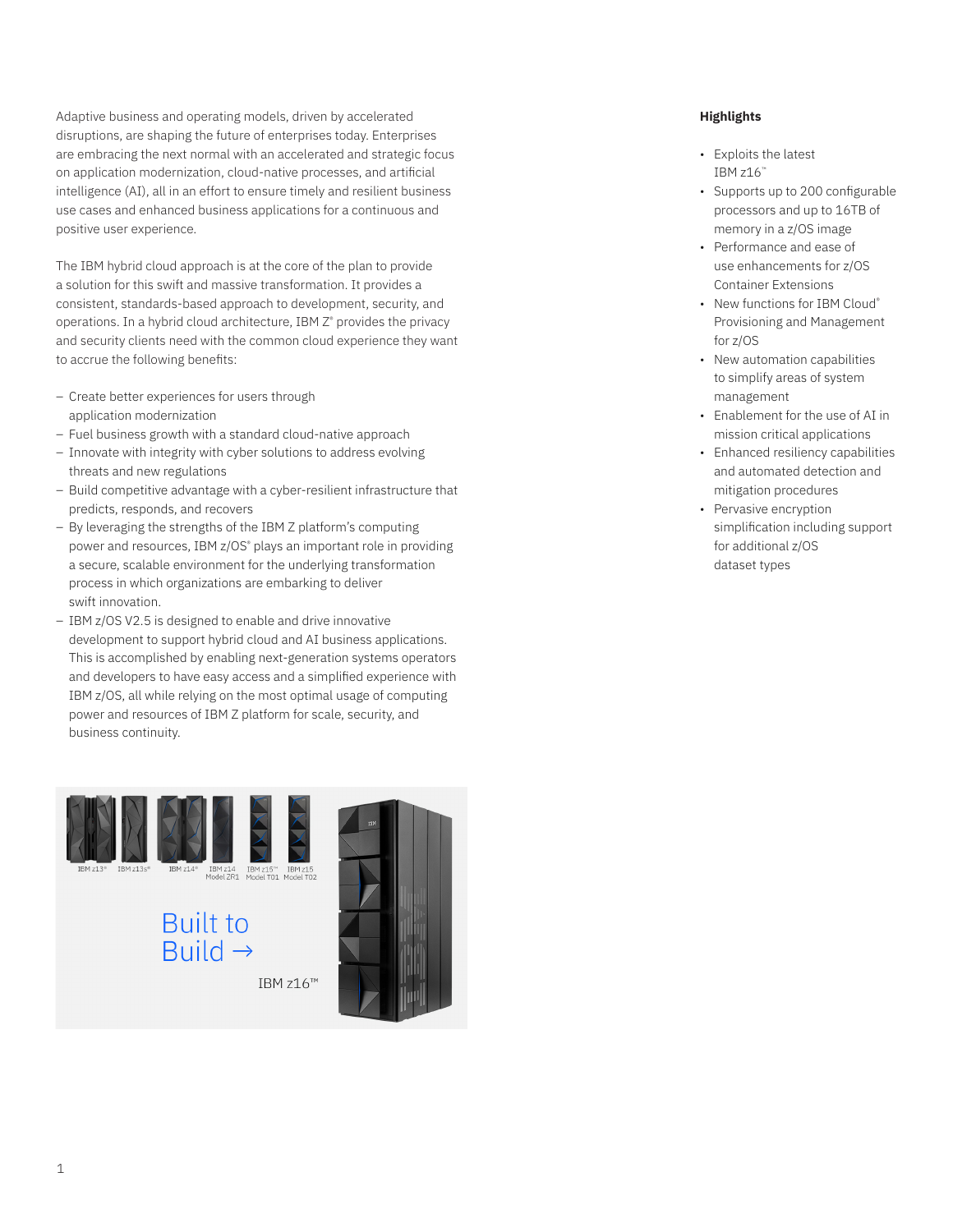# IBM z/OS V2.5 is designed to enable and drive innovative development to support hybrid cloud and AI business applications.

#### **IBM z/OS V2.5 – Providing the privacy and security clients need with the common cloud experience they want**

z/OS V2.5 delivers values, features, and capabilities to help organizations succeed in their modernization efforts. Whether they are running Linux® applications on z/OS or extending existing COBOL applications with Java™ programs, z/OS V2.5 enables an application development team to leverage hybrid cloud deployment, achieving rapid and secure application development, and provisioning. z/OS V2.5 supports the scale and simultaneous deployment of secure agile business use cases for hybrid cloud and AI capabilities.

Extensions to broadly expand choices of AI tools, frameworks, or libraries.

- Enterprise modernization with more seamless Java-COBOL interoperability. This enables application developers full application transparency by extending application programming models.
- z/OS system programmers, including early tenures, can independently and confidently deploy, maintain, and manage

z/OS (and stack) software functions using guided and customized instructions and workflows. Functions such as z/OS Management Facility provide an intuitive userinterface as well as automated instructions.



**Create better user experiences through application modernization** 

z/OS V2.5 delivers the following values, features, and capabilities to help organizations succeed in their modernization efforts:

– Performance and ease of use enhancements for zCX. Initially released as part of z/OS V2.4, zCX provides IT Solutions architects with colocation agility and access to z/OS qualities of service for Linux applications by integrating Linux applications and utilities into z/OS. Enablement for the use of AI in mission-critical applications by utilizing z/OS Container

**Fuel business growth with a standard cloud-native approach**

- New functions and an enhanced user experience with IBM Cloud Provisioning and Management for z/OS to offer a robust software provisioning platform on z/OS. Enhancements simplify provisioning, resource management, and security to help administrators efficiently manage templates and instances and to support expanded resource pools.
- Capabilities added to IBM z/OS Cloud storage through DFSMS™ transparent cloud tiering (TCT) and the Object Access Method (OAM) cloud tier support.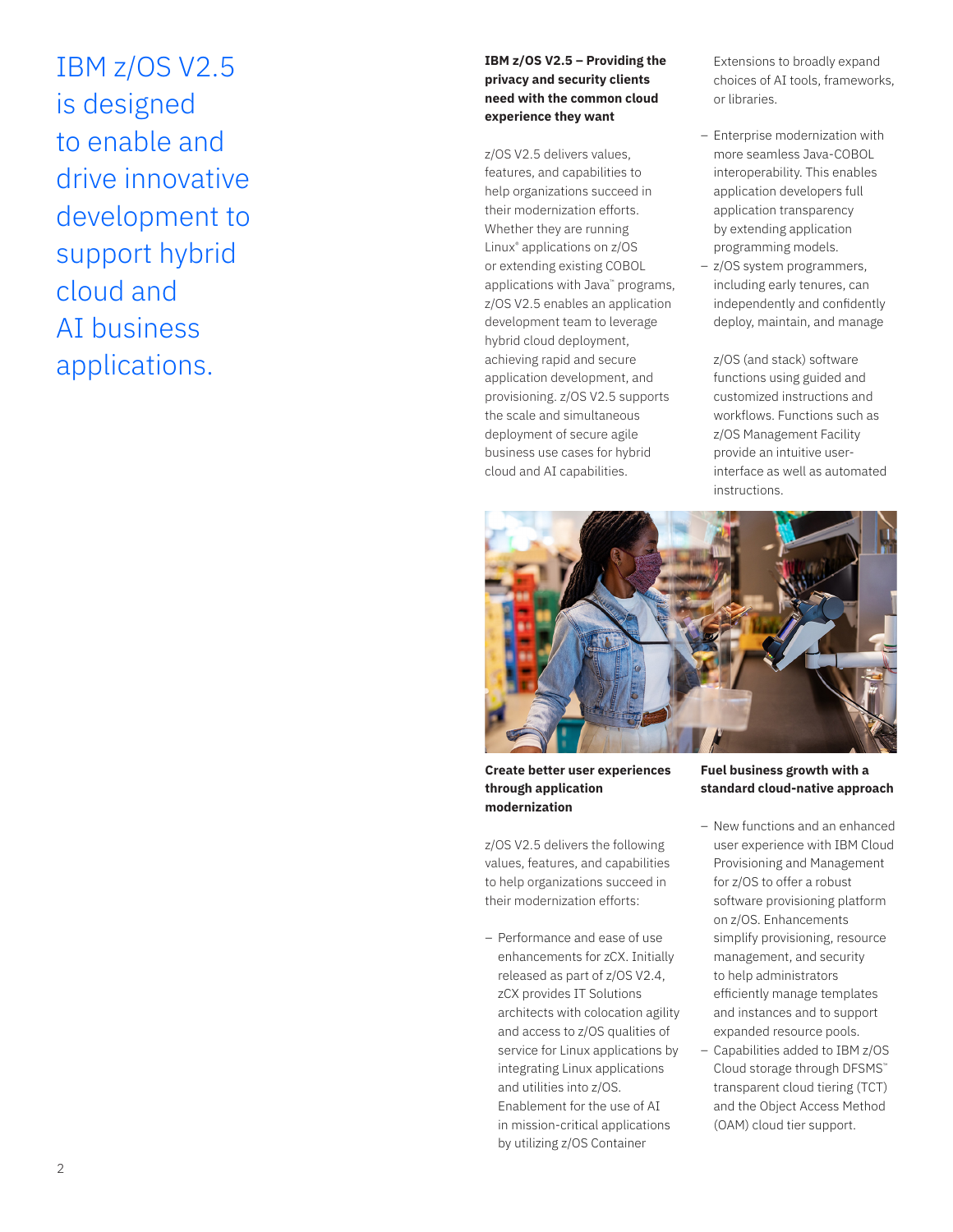TCT, and separately OAM, enable z/OS to utilize hybrid cloud as an additional storage tier for structured and unstructured data. z/OS V2.5 use of cloud storage is designed to reduce capital and operating expenses with data transfer to hybrid cloud storage environments for simplified data archiving and data protection on IBM Z.

#### **Solutions address evolving threats and new regulations with a cyber-resilient infrastructure that predicts, responds, and recovers**

z/OS V2.5 continues to strengthen the security, integrity, and privacy of data. Architecture teams can leverage cyber security system hardening and analytics to provide a new level of cyber resiliency for the enterprise

- An Anomaly Mitigation solution leveraging Predictive Failure Analysis (PFA), Runtime Diagnostics, Workload Manager (WLM), and JES2 that further enables clients to detect anomalous behavior in near realtime, so they can proactively address potential problems before an availability availability-impacting impacting event can develop.
- Enhanced System Recovery Boost for IBM z16 servers. IBM extends the System Recovery Boost solution with additional recovery process boost use cases to provide value for a new set of recovery and diagnostic events, utilizing the same underlying boost technologies used previously on IBM z15™.

#### **IBM z/OS V2.5 leverages the IBM z16 capabilities**

z/OS V2.5 supports IBM z16 with capabilities designed to optimize high availability, performance, security, and operational flexibility that can help organizations grow and secure their most critical transaction environments.

In addition to base processor support, z/OS provides the support for these IBM z16 functions and features:

- System Recovery Boost enhancements provide boosted processor capacity and parallelism for the following specific events:
	- SVC Dump Processing: Boosts systems that are performing diagnostic data capture via an SVC Dump that is estimated to be over a certain size threshold.
	- Customer-selected middleware starts/restarts: Boosts systems that are performing startup/restart for customer-selected startedtask middleware regions.
	- HyperSwap™ Configuration Load/Reload: Boosts systems that are participating in a load/ reload of a HyperSwap configuration policy.
	- Cryptography enhancements available with Crypto Express8S.
- IBM Z Flexible Capacity for Cyber Resiliency is a new Capacity on Demand offering available on IBM Z machines, that allows processing capacity flexibility between primary site and alternate data centers.
- Coupling Facility Level (CFLEVEL) 25 provides a variety of coupling facility (CF) and coupling link enhancements
- A key strength of the IBM enterprise compilers is the focus on exploiting the new capabilities of the new IBM Z hardware. The latest releases of the compilers (Enterprise COBOL for z/OS V6.3,
- Enterprise PL/I for z/OS V6.1, and z/OS V2R4 XL C/C++ new web deliverable) make available a new ARCH-14 level to exploit the majority of the enhanced vector instructions available on the IBM z16 models in z/Architecture® mode. Using ABO 2.2 to optimize existing Enterprise COBOL 4.2 to VS COBOL II modules allows the IBM z16 to obtain improved computation performance without the need to do recompilation.
- Java is a popular, general-purpose, highly portable object-oriented language that is widely used for application software and web-based applications. It is designed to have few hardware and platform dependencies and is useful in developing new, and extending traditional, web-based applications, and porting other applications to your IBM Z platform. The SDK for z/OS Java Technology Edition is useful in helping developers who want to take advantage of the Java application programming interfaces (APIs) for z/OS, write or run Java applications across multiple platforms, or use Java to access IBM Z data.
- Node.js is one of the fastest growing language runtimes in the market with a large open source community. Available and supported on the IBM z16 and on z/OS, IBM SDK for Node.js - z/OS, V8.0 is upgraded to the open source Node.js V8.0 level which is designed to provide extra security and performance by leveraging the capabilities of IBM z16.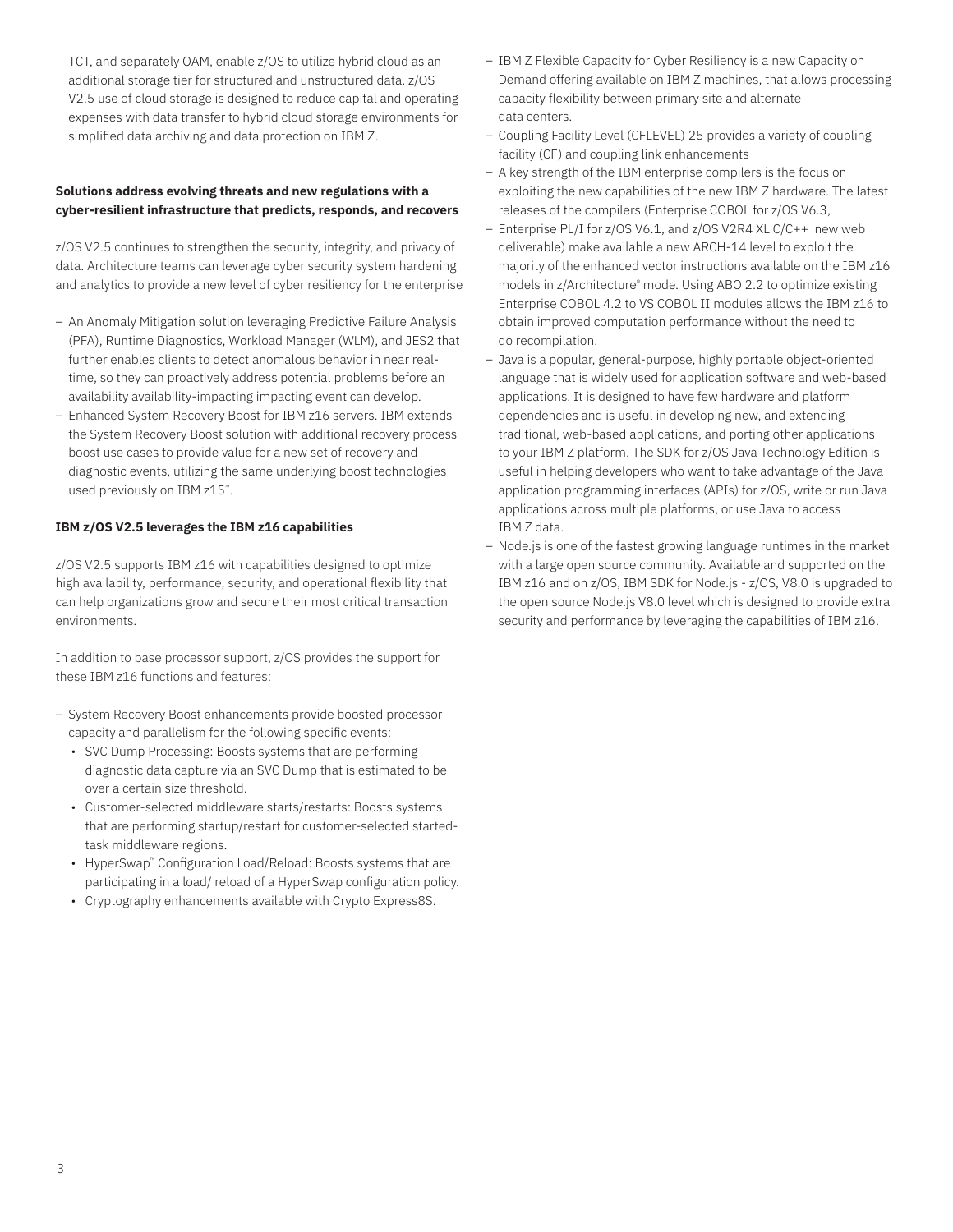#### **Support for open standards**

z/OS supports a number of languages to develop software. Language Environment is the prerequisite runtime environment for applications generated with the following IBM compiler products:

- XL C/C++
- Enterprise COBOL for z/OS Enterprise PL/I for z/OS IBM REXX™
- Java

Some industry standards and protocols that are supported include, at minimum, full or partial implementations:

- Java
- XML (z/OS XML System Services) Unicode
- METAL C facility
- C language standard
- Eclipse
- Web services standards SOAP
- IPv4, IPv6 JIS
- JIS X 0201, JIS X 0208, and JIS X 0212
- EMVCo
- FIPS
- PKCS #11 #12 PCI DSS
- ISO Common Criteria IETF standards
- ANSI standards OASIS
- NIST
- Others

#### **Compatibility**

z/OS delivers compatibility and flexibility as you migrate systems in a multisystem configuration by enabling multiple releases of z/OS to coexist. This includes non-Parallel Sysplex® and Parallel Sysplex multisystem configurations. For example, see the following coexistence capabilities:

- z/OS V2.3 coexists with: z/OS V2.1, z/OS V2.2, z/OS V2.3, z/OS V2.4, z/OS V2.5
- z/OS V2.4 coexists with: z/OS V2.2, z/OS V2.3, z/OS V2.4, z/OS V2.5
- z/OS V2.5 coexists with: z/OS V2.3, z/OS 2.4, z/OS v2.5

#### **Upgrade**

IBM Health Checks for z/OS along with the z/OS Upgrade Workflow provide comprehensive technical material to simplify your z/OS release upgrade and your IBM z16 upgrade. The IBM Health Checks for z/OS can help determine if an upgrade action was completed properly. These checks do not change the system but can be used to determine if the



upgrade action is even applicable. As of z/OS V2.5, the z/OS Upgrade Workflow is provided within the product, ensuring that you have worldclass support of the IBM Service organization. For those that choose not to use the z/OS Upgrade Workflow in its native format, you can find the export material on the IBM Documentation: <https://www.ibm.com/docs/en/zos/2.5.0>

**Support**

- z/OS V2.5 runs on these IBM Z family systems:
- $-$  TRM  $z16$
- IBM z15 Models T01 and T02
- IBM z14 Models M01-M05 and Model ZR1
- IBM z13 and IBM z13s

For a complete description of z/OS V2.5 hardware requirements, see z/OS Planning for Installation (GA32-0890) in IBM Documentation.

#### **General product availability**

z/OS V2.5 is available as of September 30, 2021. For additional operating system availability dates, see: [ibm.com/systems/z/os/zos/support/zos\\_eos\\_dates.html](http://ibm.com/systems/z/os/zos/support/zos_eos_dates.html)

z/OS V2.5 features many other functions to allow you to harness the value of your transactional and operational data by strengthening efficiencies and capabilities of batch processing and providing a robust and high-performing I/O infrastructure, including enhancements to file systems and access methods.